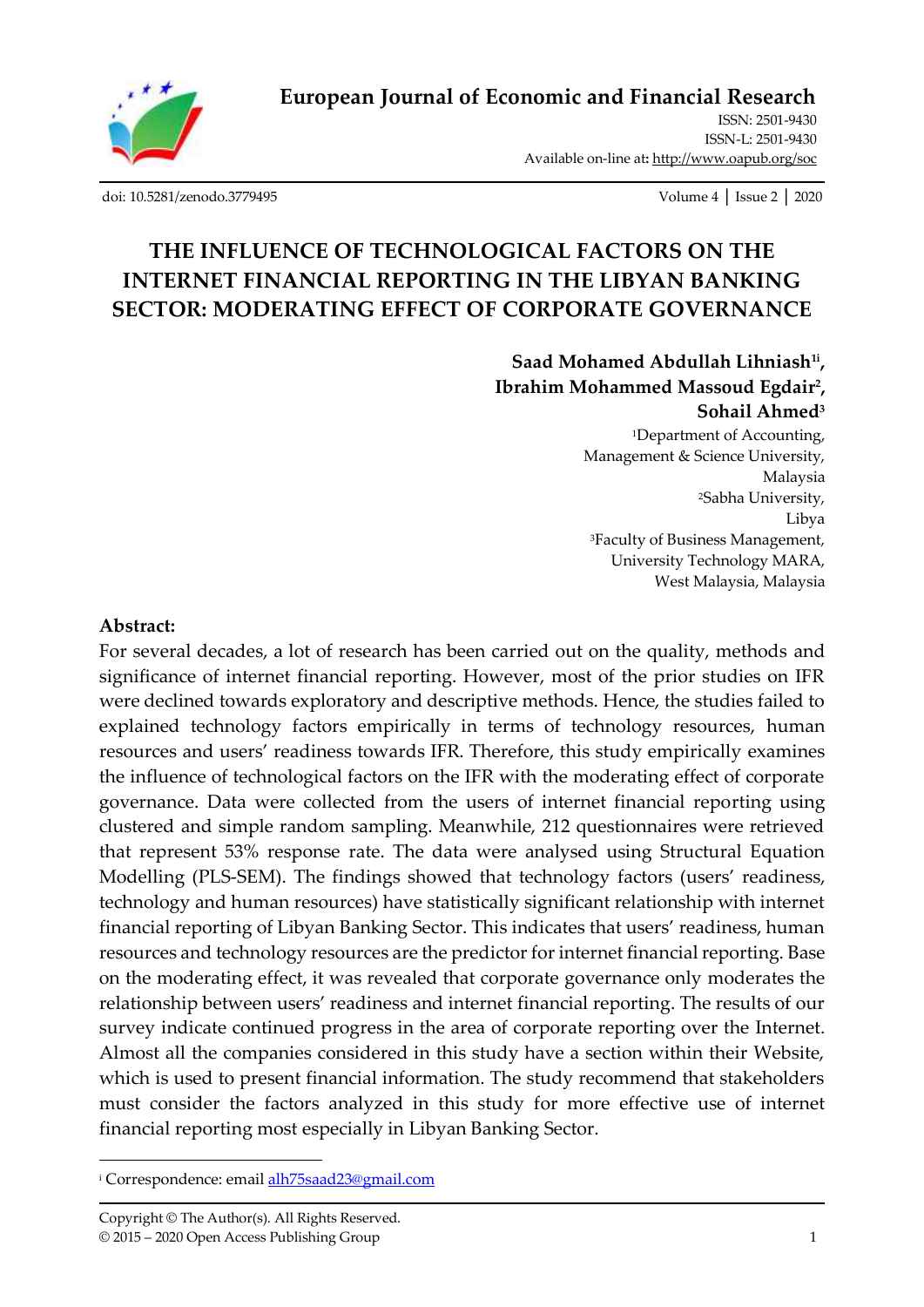# **JEL:** G21; O14; O15

**Keywords:** technology resources, human resources, user's readiness, internet financial reporting, Libya

# **1. Introduction**

In the modern business environment, the primary aim of financial reporting (FR) is to gather the financial information that are useful for stakeholders (such as: investors, creditors, lenders, and other users) for making decisions about providing resources to the firms (Al-Shammari, 2013). Rapid growth and developments of information and communication technology had led many firms in several countries to consider the effect of the internet on the dissemination and delivery of business information. These demands had resulted in the evolution of the financial reporting moving from traditional methods of printing based to the modern internet-based reporting (Marlim & Panggabean, 2018; Al-Htaybat, 2011). The development of technology makes a revolution in achieve information around the world (Rahadi & Rahmi, 2019; Shiri et al., 2013). Several firms have realised the positive effects associated with internet financial reporting (Wati, 2019; Poon et al., 2003). Companies that are adopting the internet for accounting and financial information presentation can have a lot of benefit over additional costs by providing financial report through their website (Khan, 2016).

Meanwhile, the issue of internet financial reporting is fast becoming the standard in developed nations, but very few prior researches have focused on internet financial reporting in the developing countries. Also, Rahadi and Rahmi (2019) and Valentinetti and Rea (2012), the internet usage have improved for dissemination of corporate information and it is seen as the globalization process and the system of economic digitalisation. Hence, disclosure of financial reporting represents continuing improvement of traditional methods of reporting to the digitalisation methods. This includes paper based in terms of supplying timely data; speed and lower cost in obtaining information on firms. The paper based financial reporting are minimal in useful now in terms of reliability and timeliness as the whole world are rely on information and communication technologies (Andrikopoulos et al., 2013; Ojah & Mokoteli, 2012). This prompt many firms in Libya and around the world to be motivated to practice internet financial information to meet the needs of the users in a timely and reliable manner (Amin & Mohammed, 2016).

Studies on the internet financial reporting (IFR) classified on the two generation as described by Al-Htaybat (2011). Prior research has emphasised on the IFR studies for several decades. Several studies have indicated the factors that affecting the internet financial reporting around the world. This factors includes technological resources (Lihniash, Egdair, & Ahmed, 2019); user's readiness (Ali, Khan, Mardani, Zavadskas, & Kaklauskas, 2017); corporate governance (Ariff, Bin-Ghanem, & Hashim, 2018); human resources (Marlim & Panggabean, 2018; Khan & Ismail, 2017) among others. However,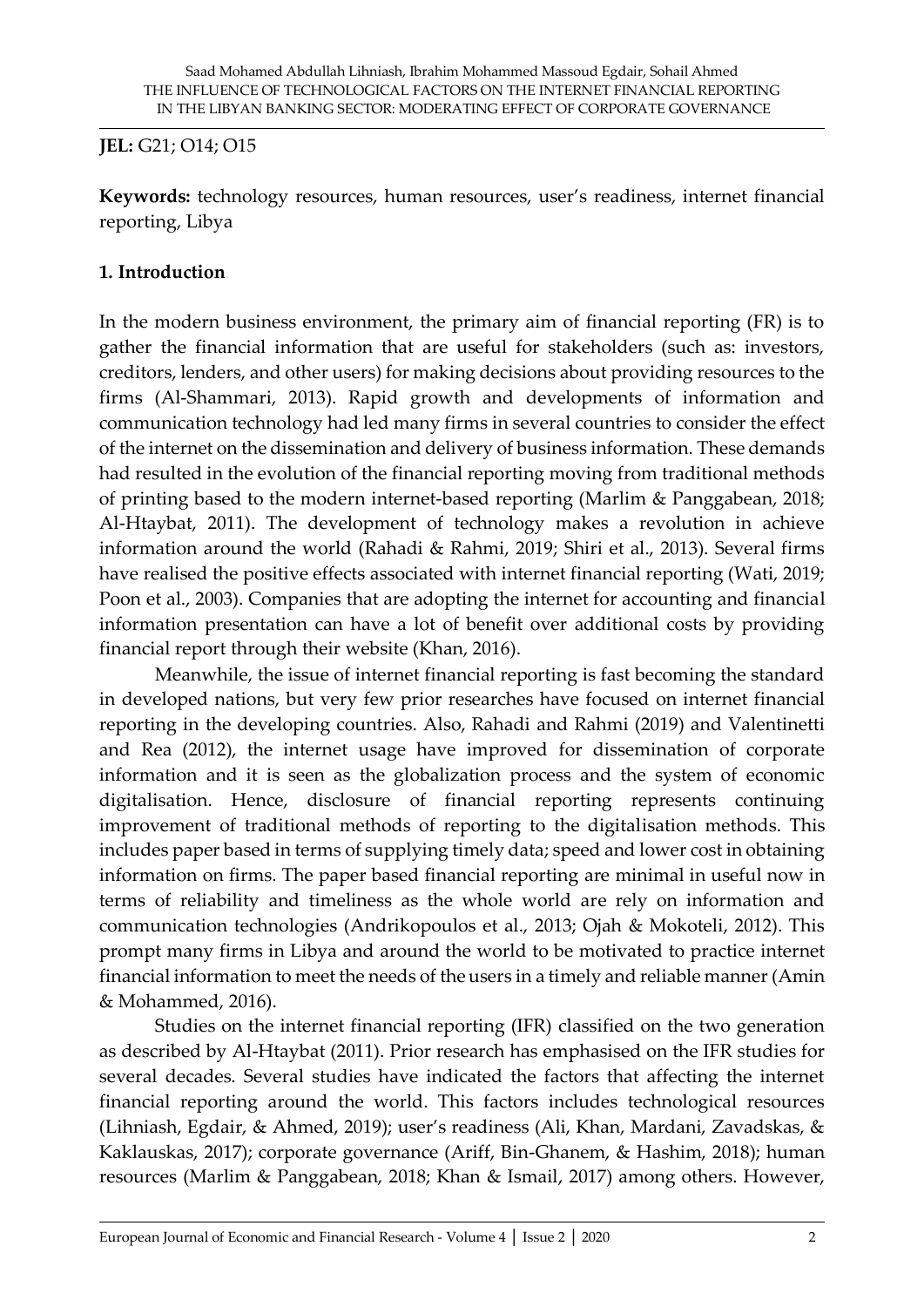few of prior studies have focused on the relationship between technological factor (such as technology resources, users' readiness, human resources) and internet financial reporting specifically in developing countries of the world such as Libya.

As stated from the previous studies above, the unexpected global financial scandal in the 2008 which the Libyan is not exempted prompt companies in Libyan to pay more attention to improve their ability in the area of technology, human factor and user's readiness to improve the usage of internet financial reporting (Lihniash, Egdair, & Ahmed, 2019). Arising from the issues identified above, the primary objective of this study is to examine the effect of technology factors on the internet financial reporting in the Libyan Banking Sectors with the moderating effect of corporate governance practice.

The specific research objectives are posed as follows:

- 1) To assess the impact of technology resources on the internet financial reporting of Libyan Banking Sectors.
- 2) To determine the influence human resources on the internet financial reporting of Libyan Banking Sectors.
- 3) To examine the effect of user's readiness on the internet financial reporting of Libyan Banking Sectors.
- 4) To evaluate the moderating effect of corporate governance on the relationship between technology factors and internet financial reporting of Libyan Banking Sectors.

# **2. Internet Financial Reporting (IFR)**

Various scholars define internet financial reporting in different ways (Lihniash, Egdair, & Ahmed, 2019; Dolinsek, Tominc, & Lutar Skerbinjek, 2014; Khan and Ismail, 2012; Hanifa & Ab. Rashid, 2005; Chan & Wickramasinghe, 2006; Momany & Al-Shorman, 2006; FASB, 2000; Debreceny et al., 2002). According to Dolinsek et al. (2014). Internet financial reporting (IFR) is the distribution of corporate financial and performance information using internet technologies such as the World Wide Web. In addition, it is referring to the disclosure of financial statement through Internet in a company's website. As stated by Narsa and Pratiwi (2012), the use of the internet is causing financial reporting becomes faster and easier, so it can be accessed by anyone, anytime and anywhere. IFR helps companies in facilitating dissemination of information regarding the company's advantage. The existence of IFR make company able to provide information accurately to the users of financial statements, particularly investors. Investors will be more interested in the financial reporting of the company that owns the information clearly, accurately and on time (Wati, 2019; Lihniash, Egdair, & Ahmed, 2019). This means that with the application of IFR within the corporate organization as a communication medium in delivering a complete company information to the public, particularly investors. Hence, the investors will be more interested in the financial reporting of the company that owns the information timely, clearly, and accurately. Therefore, the higher the level of disclosure of information in quantity or transparency,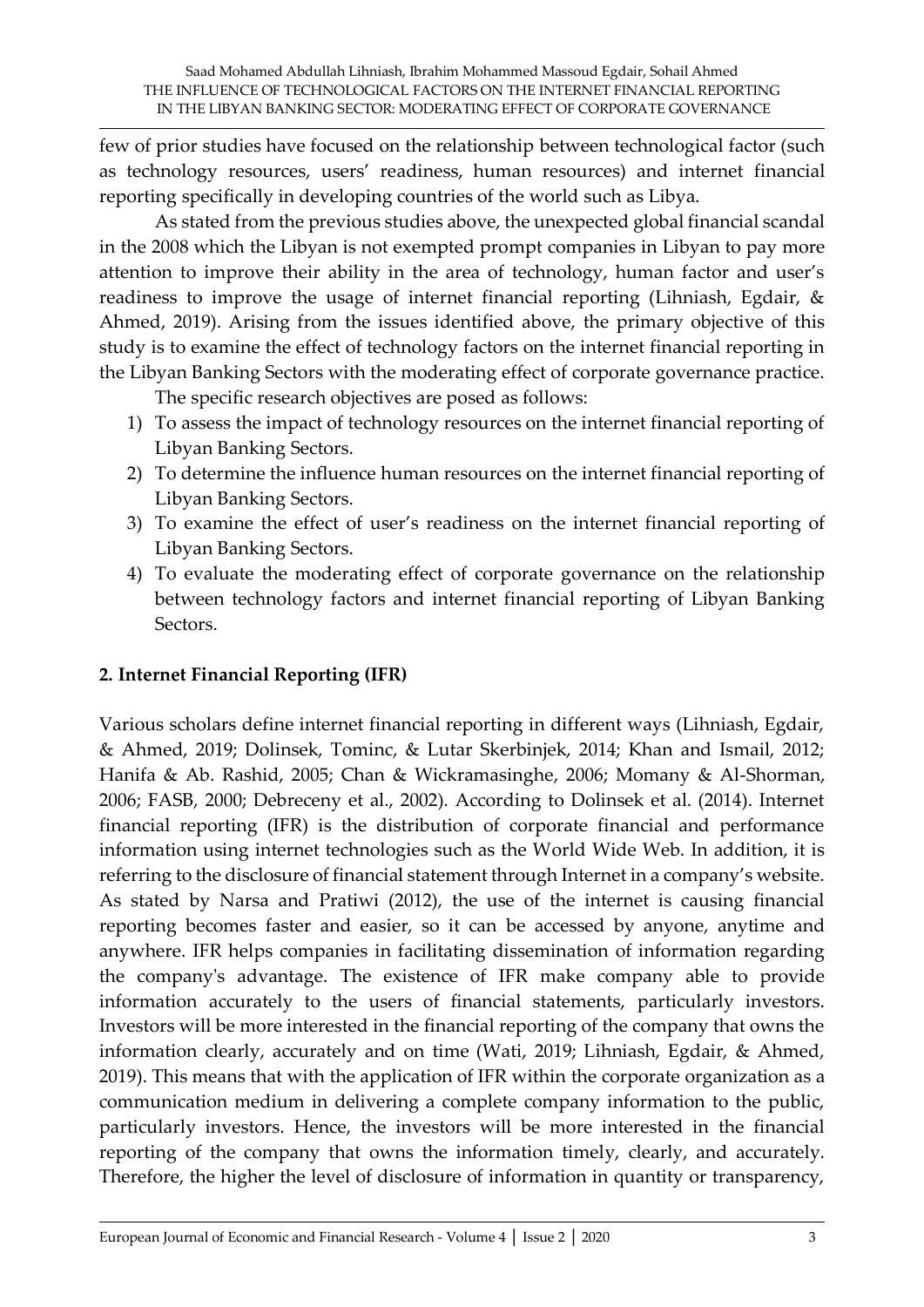then the greater the impact of the disclosure is against the decision of the investors (Rahadi & Rahmi, 2019; Narsa & Pratiwi, 2012).

In addition, as stated by Stoel et al. (2012), most corporate organization specifically Banking Sectors have started to adopt internet financial reporting with the rapid advance information technology. Although internet financial reporting are wider issues to study, the implementation is different around the world in terms of technological development, and tendency to use the internet for financial reporting purposes and influenced by the accounting system in each and every countries (Alali & Romero, 2012). Lihniash, Egdair, and Ahmed (2019) indicated that technology resources and human resources are some of the factors which have contributed to corporate adoption of internet financial reporting. Furthermore, the internet financial reporting promotes transparency about information disclosure which enhances managerial decisions and the congruency of investors and other stakeholders in the making decision making process (Marlim & Panggabean, 2018; Ariff, Bin-Ghanem, & Hashim, 2018). Alali and Romero (2012) revealed that there are some benefits of the internet for financial reporting such as speed, flexibility, dynamism and its cheapness. It has become effective by promoting the use of hyperlinks and search engines. Also, it is another way of examining information which will influence their decision-making process based on the information disclose and reports current situations.

As stated by Lihniash et al. (2019) and Ali Khan et al. (2013), technology factors dimension is an important factor to influence the effectiveness of IFR as the items of IFR will assists in determine the importance and usefulness of IFR in Libya. In addition, there are several motivations in engaging IFR in Libya which are an increase in the transparency of disseminating company information, increased use of the internet in terms of promotion and the creation of a good brand name as well as the practice of good corporate governance (Kiew & Salleh, 2011).

According to Lihniash et al. (2019), the discussion with reference to banking sectors has some common characteristics that unite their assessment in terms of the corporate sector. There are many relationships between the three factors technological, human resources and users' readiness factors considered. It is important to combine these factors to define their significance in this study. Therefore, this study explore a research framework regarding the corporate governance as a moderating effect of technological factors and internet financial reporting of Libyan Banking Sectors, to provide useful information to the users, and its conceptual framework indicates that the preparation of financial reports should provide useful information to investors, creditors, and others (Wati, 2019; Lihniash et al., 2019; Marlim & Panggabean, 2018; Khan & Ismail, 2017). The research framework that explain the relationship between corporate governance, technology resources, human resources and user's readiness indicated in the Figure 1 below: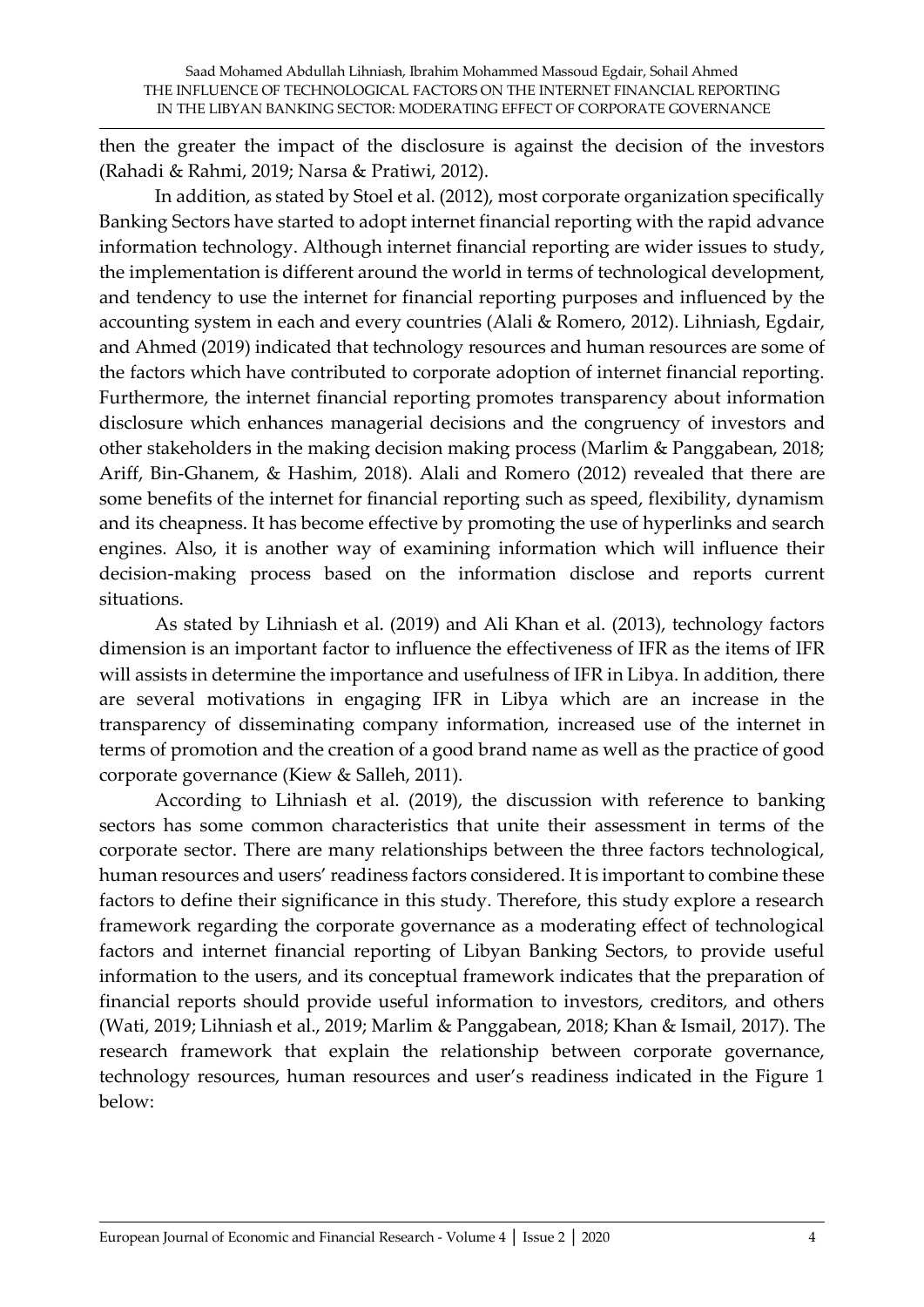

**Figure 1:** Research Framework on the Relationship between Technology Factor and Internet Financial Reporting in the Banking Sector

#### **2.1 Technology Resources and Internet Financial Reporting**

Information technology resource has made significant benefits for accounting departments. IT networks and computer systems have shortened the lead-time needed by accountants to prepare and present financial information to management and stakeholders for the quick, timely and accurate decisions (Lihniash, Egdair, & Ahmed, 2019). This made a biggest impact for the accounting profession on the ability of the companies to use computerized system to track and record financial statement (Wati, 2019). It is also allowing the firms to create individual financial report quickly and easily for investors and management decision making; and improved the overall efficiency and accuracy of the information (Ghasemi et al., 2011). Hence, improved reporting eventually allows investors to determine if a company is a good investment for growth opportunities and has the potential to be a high-value company.

In addition, the technology makes the boundary between all countries disappear (Sanad, Al-Sartawi, & Musleh, 2016). Internet technology has revolutionized the growing number of companies to disclose their financial activities by using website (Jones & Xiao, 2004). Based on the company usually exposes the activity via online such as financial reporting, corporate governance, corporate social responsibility (Gallego-Alvarez, Rodriguez-Domínguez & Garcia-Sanchez, 2011), strategic information, and timeliness, interactivity with the user, navigability and web structure (Gallego-Alvarez, et al., 2012). The Internet is also absorbing, especially with regards to presentation, disclosure and financial reporting (Arafa, 2012). The previous literatures on the level of Libya from the adoption of a rare, generalized and technology, and provide historical and political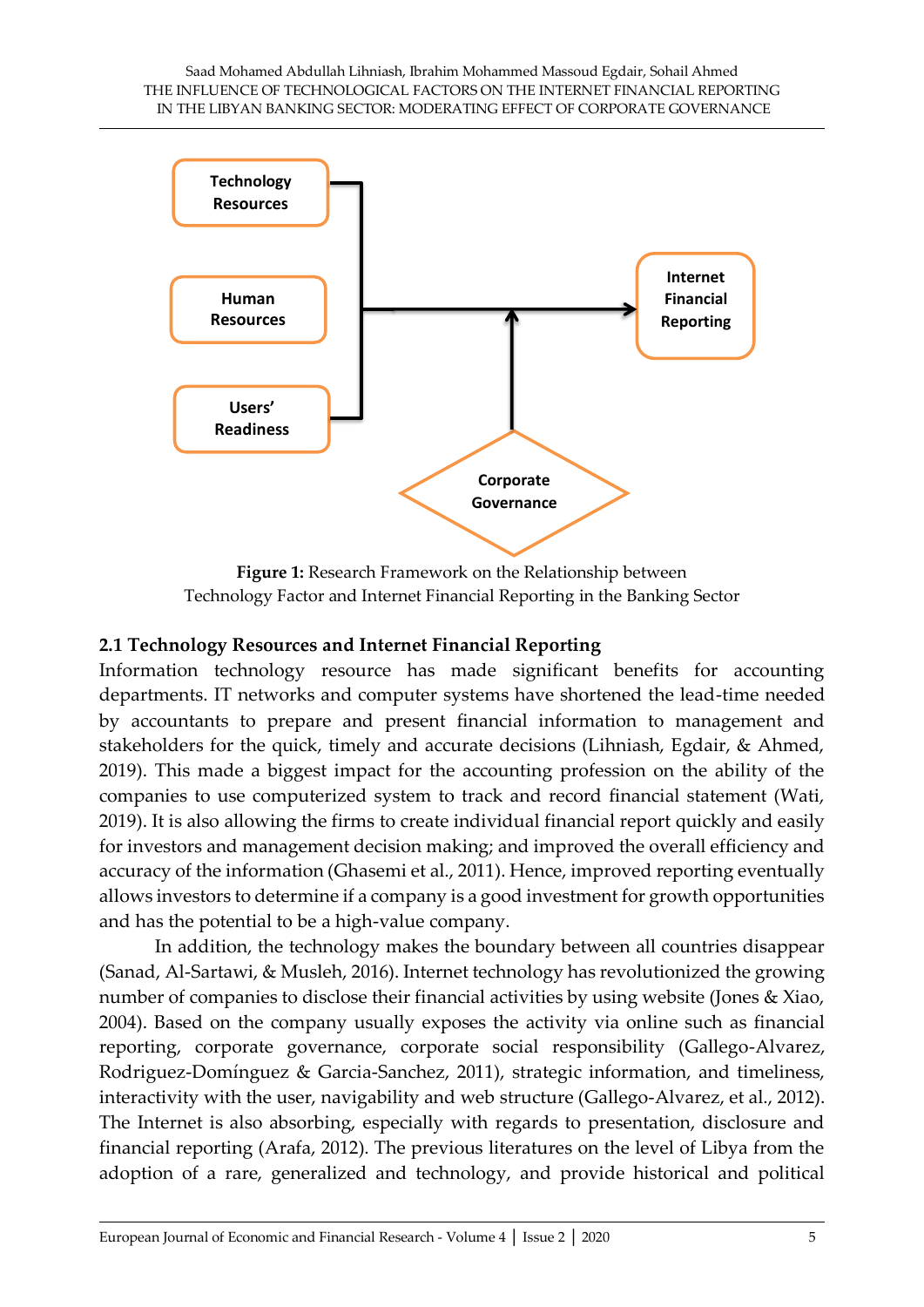broad-based information (Twati, 2014; Twati, & Gammack, 2006) found historical writings in various mass organizations and online resources, and the provision of adoption of relevant technical information in Libya. Based on the description, the proposed hypothesis is:

**H1:** There is a significant relationship between technology resources and internet financial reporting in Libyan Banking Sectors*.*

# **2.2 Human Resources and Internet Financial Reporting**

Measurement of internet financial reporting with the human resources index will make financial reporting be transparent so that to encourage managers to reduce the earnings management practices. Ease of information obtained will make financial information more reliable for parties using financial reports (Hunton et al., 2006). Investor confidence in the information given by the company affects the estimation of risk and determination of the desired rate of return investors (Core et al., 2014; Ming & Ming, 2014). Based on the description, the proposed hypothesis is:

**H2:** There is a significant relationship between human resources and internet financial reporting in Libyan Banking Sectors.

#### **2.3 Users' Readiness and Internet Financial Reporting**

The study examines the user's readiness of corporate annual reports towards many perspectives of internet financial reporting. Previous studies have been examined the attitudes and perceptions of users of financial reports compared them to selected aspect of internet financial reporting provided by Banking Sectors in Libya. Hence, this is among the first study to evaluate and compare the aspect of internet financial reporting of various users in Libya. Mohd Isa (2006) revealed that perspectives and readiness of users of annual report (such as: business owners, academicians, share brokers, graduate) which are related to financial statement, accounting information, knowledge for using information in the company's annual report. The academicians were selected as one of the groups of corporate annual users due to the responsibility of system of accounting education (Mishekary & Saudagaran, 2005). In addition, auditors also categorized as users of users of financial information for finalized the company performance (Wati, 2019). Whereas, managers responsible for using the accounting information due to daily decision making which influence the business process (Moghadam et al., 2013). Finally, students also categorized as users of financial information due to their background and academic specialization (Lihniash et al., 2019; Marlim & Panggabean, 2018). Therefore, the readiness of the selected users mentioned above are very essential to the corporate financial annual reports in terms of knowledge and attitude for using financial information. Hence, the study examines the influence of users' readiness on internet financial reporting in the Libya Banking Sectors.

**H3:** There is a significant relationship between users' readiness and internet financial reporting in Libyan Banking Sectors.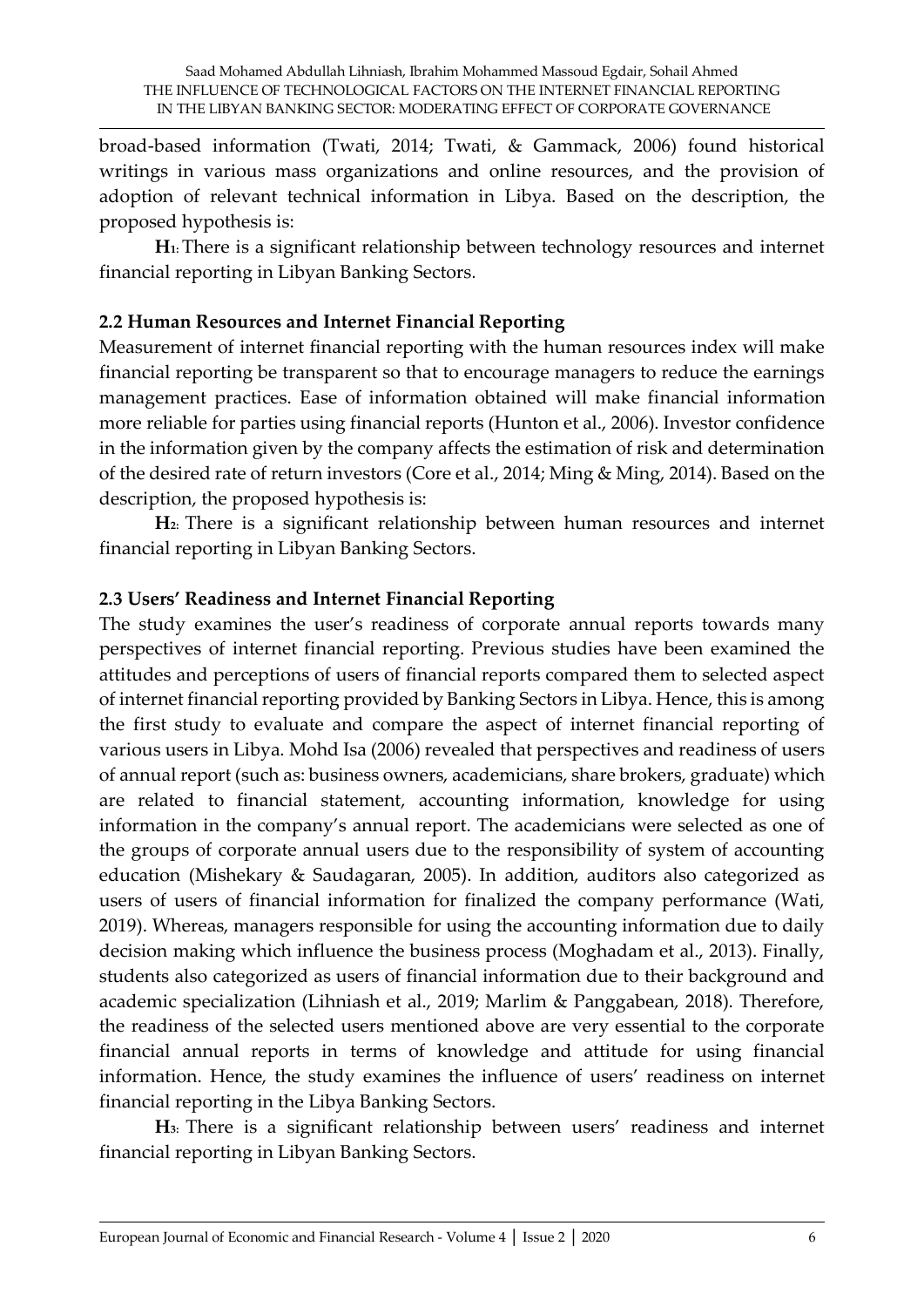# **2.4 Corporate Governance as a Moderating effect of Technological Factor and Internet Financial Reporting**

Corporate governance (CG) is refer to as the association between stakeholders (shareholders, CEO, management and employees) in determining the performance of the companies (Dolinsek, Tominc, & Lutar Skerbinjek, 2014; Al-Motrafi, 2008, Monks & Minow, 2011). In Libya, medium and large firms are usually public or private companies. The ownership of the public companies is more dispersed that the private companies. It was indicated that investors who only own small percent of the company's shares have limited power to information about the company. It can be also assumed that these investors will use the internet to get the information from the company because data from other sources are more difficult to get (Dolinsek et al., 2014; Marston & Polei, 2004). Hence, in relationship with the theory of corporate governance, the influence of the ownership concentration and legal structure on internet financial reporting factor has been examined in terms of technology, human resources and users' readiness.

Meanwhile, the adventure of technology makes border among all nations disappear (Sanad, Al-Sartawi, & Musleh, 2016). Also, the internet technology has revolutionized the rising and improving number of firms to report their financial activities by adopting website (Jones & Xiao, 2004). As a result, the companies always exposes the activity through online medium such as corporate governance, financial reporting, interactivity with the users, corporate social responsibility, navigability, strategic information and web structure (Gallego-Alvarez, Rodriguez-Dominguez, & Garcia-Sanchez, 2011). This is also absorbed in the area of presentation, financial reporting and disclosure (Arafa, 2012). Based on the empirical studies mentioned above, the study examines the moderating effect of corporate governance on the relationship between technological factors and internet financial reporting in the Libyan Banking Sectors. The proposed hypotheses are as follows:

**H4:**Corporate governance moderate the relationship between technology resource and internet financial reporting of Libyan Banking Sectors.

**H5:**Corporate governance moderate the relationship between human resource and internet financial reporting of Libyan Banking Sectors.

**H6:**Corporate governance moderate the relationship between user's readiness and internet financial reporting of Libyan Banking Sectors.

#### **3. Materials and Methods**

This study examines the influence of technology factor on internet financial reporting in Libyan Banking Sectors. Few prior studies have been examined the technology factors (such as technology and human resource; user's readiness; and corporate governance) and attitude and perception of user of corporate annual report in Libya. The study used the cross-sectional design method and survey method. This study collected the required data through questionnaire survey which request the respondents to technological factors towards internet financial reporting in the Banking Sectors in Libya. In total, 400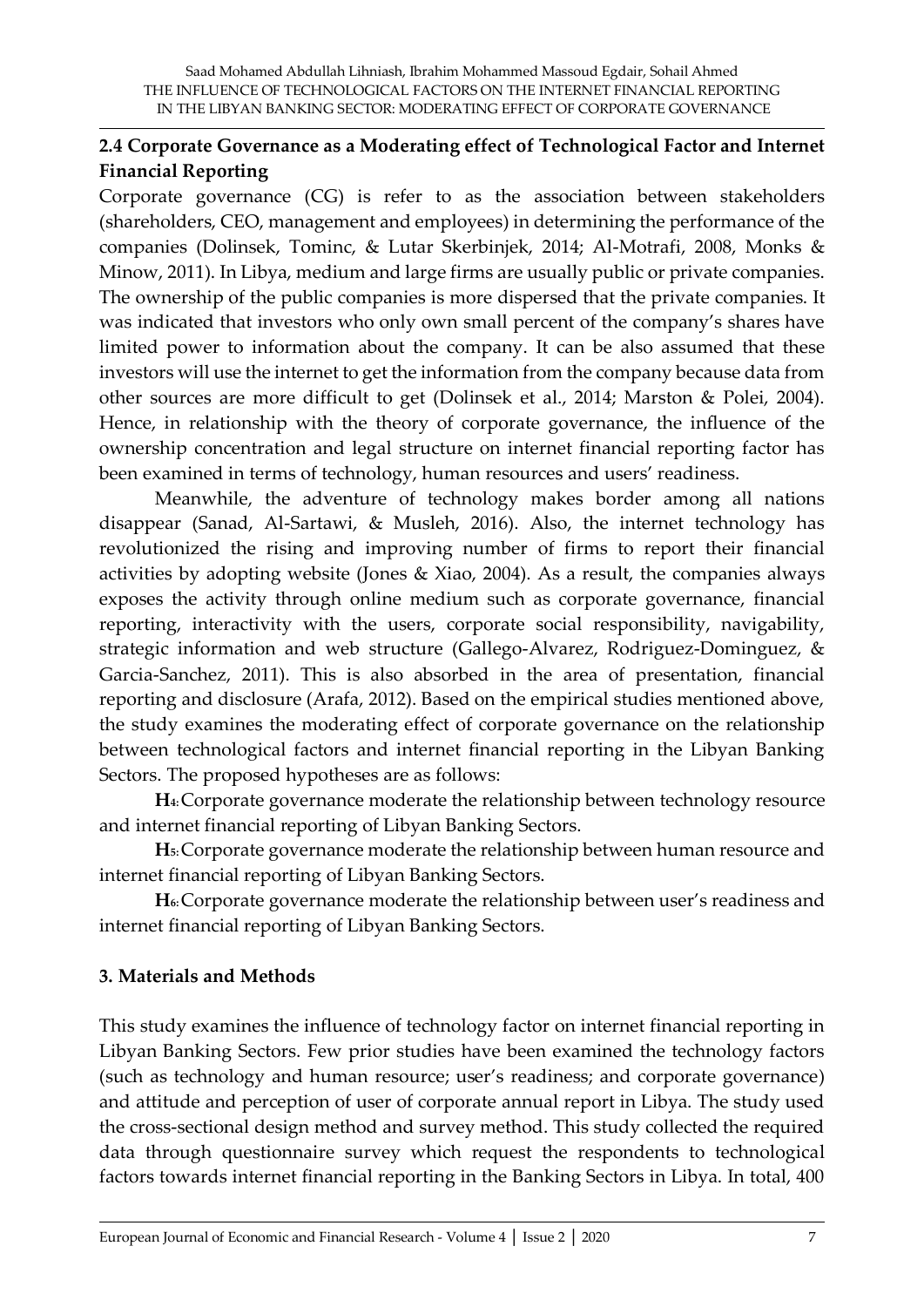questionnaires were administered to the target respondents. Out of which, 212 questionnaires were received that represent 53% response rate. In addition, 18 questionnaires were removed due to the ineligibility, incompleteness and outliers. Hence, 194(48.5%) questionnaire considered as usable questionnaires and considered as the effective response rate. As suggested by Linus (2001), the 30% is considered as acceptable response rate for any analysis in the social science study. All the instrument for the measurement of this study were adapted from the prior studies. The dependent variable instrument of internet financial reporting was adapted from (Lihniash et al., 2019; Dolinsek et al., 2014) with 10 items. The independent variables instrument of technology resources (Lihniash et al., 2019; Sanad et al., 2016) with 9 items; human resource adapted from (Lihniash et al., 2019; Hunton et al., 2006) with 8 items; users' readiness adapted from (Lihniash et al., 2019; Isa, 2006) with 10 items; and finally, corporate governance adapted from (Dolinsek et al., 2014; Monks & Minow, 2011) with 7 items. This target respondents are the users of corporate annual report (such as business owners, share brokers, academicians, graduate and other public users). All the items were measured on 5 points Likert scale ranging from strongly disagree (1) to strongly agree (5) on the average result to the ordinal values for all five variables.

# **4. Result and Discussion**

#### **4.1 Response Rate**

Table 1 shows the summary of the number of questionnaires administered and the number of questionnaires returned. A total number of 400 questionnaires were administered to respondents, while 212 respondents representing 53% response rate were returned (Tabachnick & Fidell, 2013). Out of which 18 questionnaires were removed due to incompleteness and outliers. Therefore, the 194 (48.5%) questionnaires were subjected for further analysis.

| <b>Table 1.</b> Building of Response Rate<br><b>Detail</b> | Copies Rate $(\%)$ |
|------------------------------------------------------------|--------------------|
| Questionnaire Distributed                                  | 400 100            |
| Questionnaire Returned                                     | 212.53             |
| Questionnaire Removed                                      | 184.5              |
| Questionnaire Valid for Further Analysis                   | 194 48.5           |

| Table 1: Summary of Response Rate |  |
|-----------------------------------|--|
|                                   |  |

#### **4.2 Assessing Model Fit**

Figure 2 below, presents the examined measurement of the model. Data analyzed through structural equation model revealed the fitness of the model. By threshold of the PLS-SEM, the composite reliability should be greater than 0.7 and average variance expectation should be greater than 0.5 (Hair, et al., 2014). The model shows that indicators (loadings) of variables. Some items are not loaded as they don't meet the benchmark. This led the researcher to discard such indicators and the final measurement model is as shown below.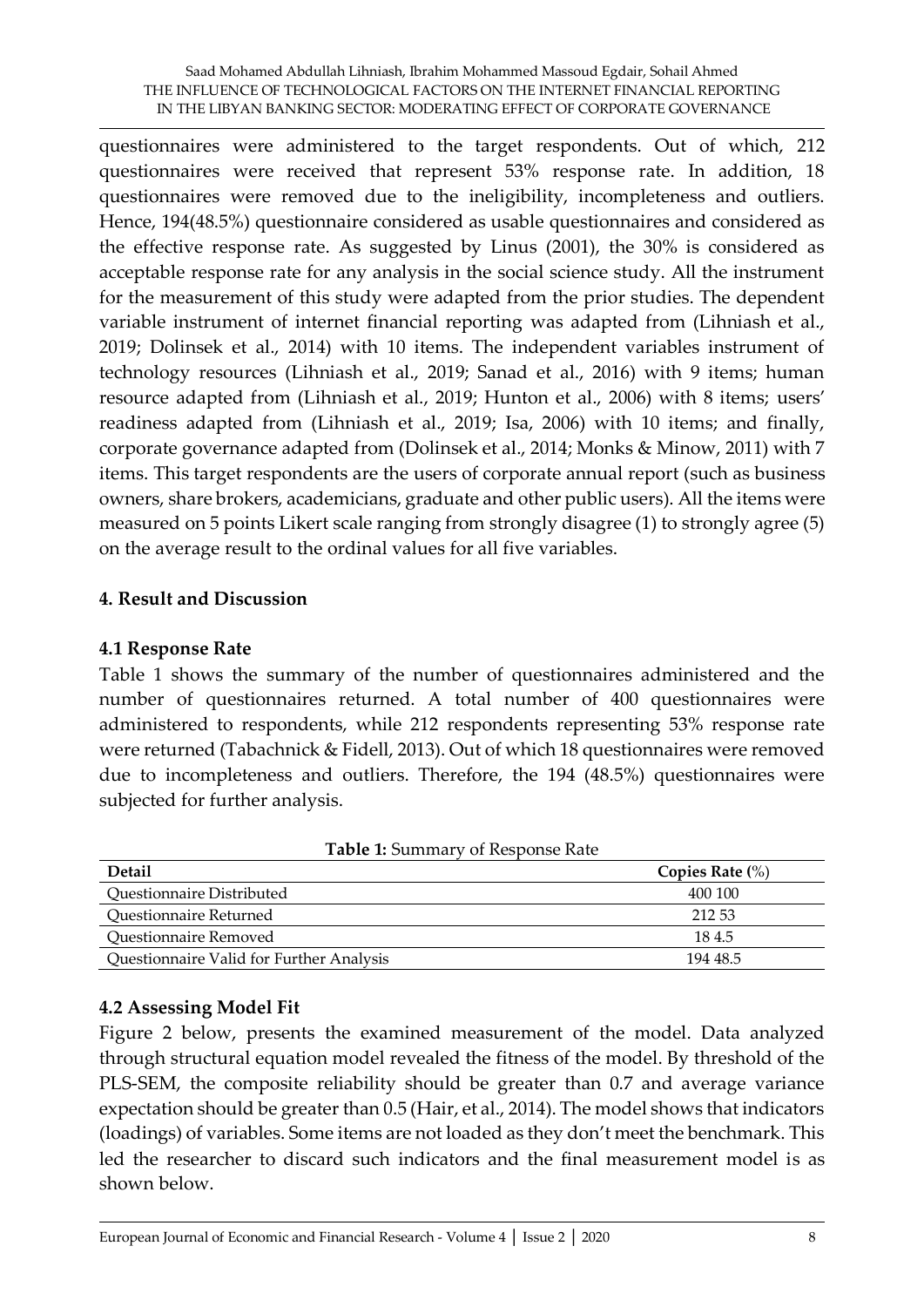

**Figure 2:** Measurement Model (Algorithms results)

# **4.3 Validity of the Research Instrument**

Validity is the accuracy of a measure or the extent to which a score is accurately and truthfully represent the concept of a construct (Zikmund *et al*., 2013). Likewise, Sekaran and Bougie (2013) defined validity analysis as a test or assessment of how efficient a research instrument that is developed measures a particular construct it intended to measure. To determine the internal consistency reliability and validity of all the constructs of this study, Cronbach alpha, composite reliability (CR) and average variance extracted (AVE) as suggested by Garson (2016) were calculated using PLS-SEM algorithm as shown in Table 2 below.

| <b>Table 2: Construct Reliability and Validity</b> |                              |            |          |
|----------------------------------------------------|------------------------------|------------|----------|
| Constructs                                         | <b>Composite Reliability</b> | <b>AVE</b> | R Square |
| Corporate Governance (CG)                          | 0.863                        | 0.570      |          |
| Human Resources (HR)                               | 0.926                        | 0.612      |          |
| <b>Internet Financial Reporting</b>                | 0.891                        | 0.508      | 0.508    |
| Technology Resources (TR)                          | 0.910                        | 0.540      |          |
| <b>Users Readiness (UR)</b>                        | 0.884                        | 0.525      |          |

**Source:** Field Survey (2020) Computed Using PLS 3 Software.

From the table above, CR and AVE of all constructs as computed were above the threshold of 0.7 and 0.5, respectively as suggested by (Hair *et al.* 2014). Therefore, it is established that all the construct was really measured by the selected indicators which confirmed the validity and reliability of the research instrument.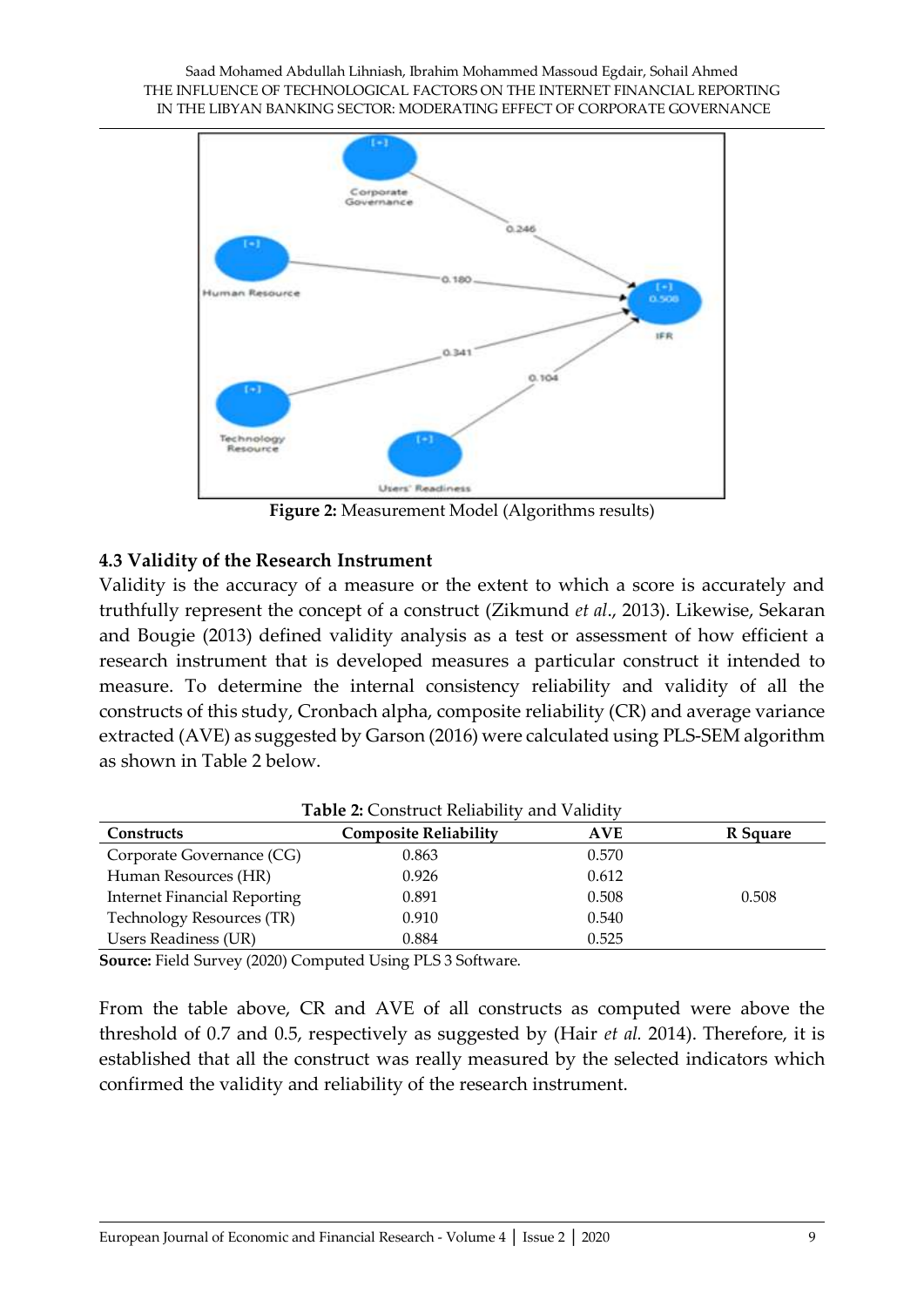Saad Mohamed Abdullah Lihniash, Ibrahim Mohammed Massoud Egdair, Sohail Ahmed THE INFLUENCE OF TECHNOLOGICAL FACTORS ON THE INTERNET FINANCIAL REPORTING IN THE LIBYAN BANKING SECTOR: MODERATING EFFECT OF CORPORATE GOVERNANCE

| <b>Table 3: Discriminant Validity</b> |       |       |       |       |       |
|---------------------------------------|-------|-------|-------|-------|-------|
| <b>Constructs</b>                     | CG    | HR    | IFR   | TR    | UR    |
| Corporate Governance (CG)             | 0.755 |       |       |       |       |
| Human Resources (HR)                  | 0.406 | 0.782 |       |       |       |
| <b>Internet Financial Reporting</b>   | 0.532 | 0.584 | 0.713 |       |       |
| Technology Resources (TR)             | 0.484 | 0.743 | 0.649 | 0.735 |       |
| <b>Users Readiness (UR)</b>           | 0.455 | 0.492 | 0.487 | 0.537 | 0.724 |

**Note:** The bolded diagonal numbers represent the square root of the AVE of each construct.

Table 3 presents the result of discriminant validity. The numbers that are bolded represent the square root of AVE of each latent variable and are higher than their correlation with other latent variable as can be observed in the table. The square root of AVE is greater than the correlations among the constructs, as suggested by Fornell-Larcker criterion. This means that the requirement that a construct should be absolutely unique and also capture phenomena not represented by other constructs in the model is confirmed (Hair et al., 2014).

#### **4.4 Bootstrapping Analysis**



**Figure 3:** Structural Model (Bootstrapping Result @ 5000)

It is important to carry out a bootstrapping analysis to determine the effect of technology factors on internet financial reporting in the Libyan Banking Sector. Bootstrapping was done by using 5,000 subsamples using 194 cases. Based on the result, figure 3 is presented which shows how the magnitude and significance of the structural paths are consistent.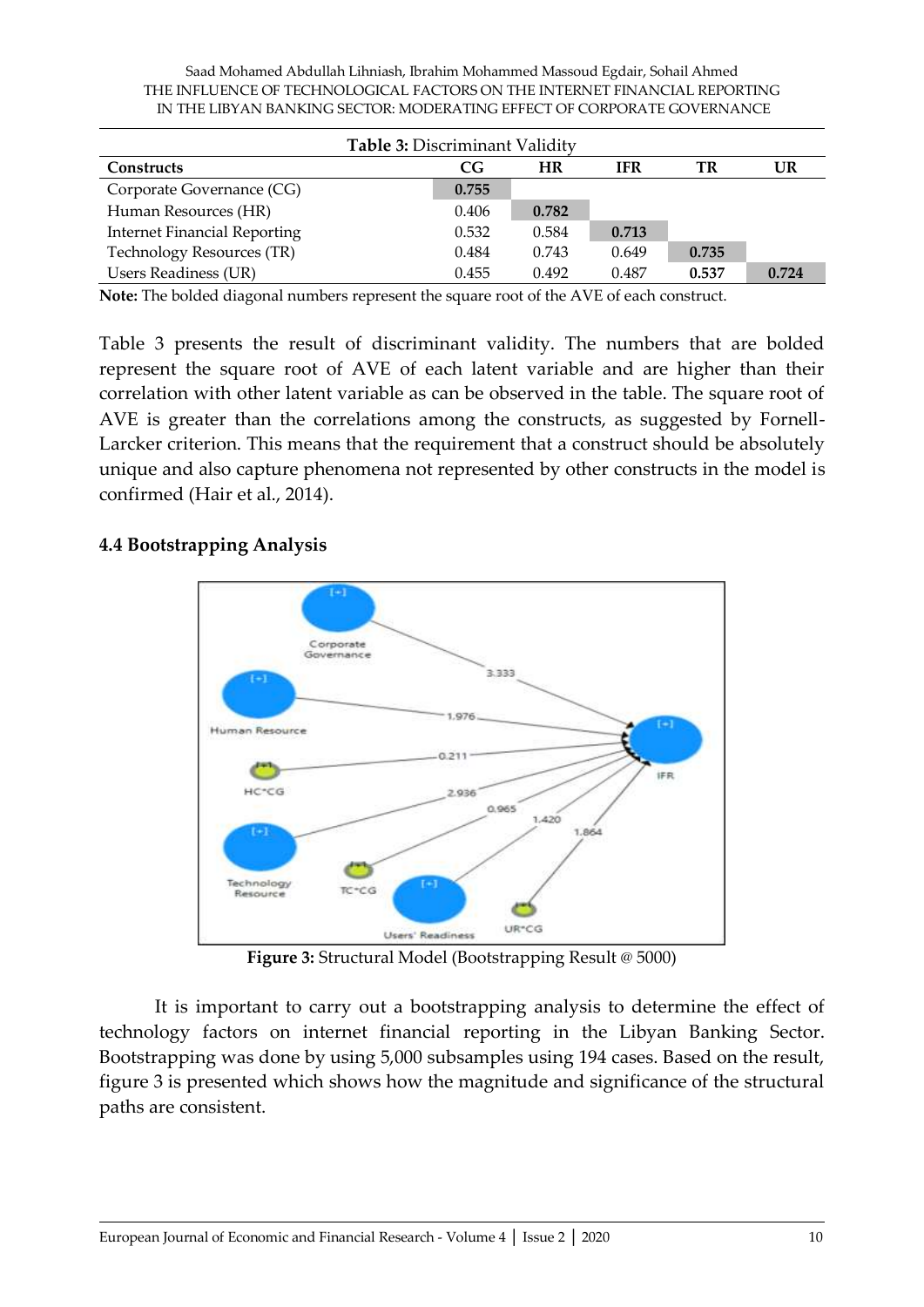#### **4.5 Test of Hypotheses**

Table 4 presents the path coefficient which indicates the Beta Value, Standard Error, Adjusted R Square and Decision Rule of hypotheses tested in the study.

|                | <b>Hypotheses</b>                    | <b>Beta</b> | <b>SE</b> | <b>T</b> Value | P Values |
|----------------|--------------------------------------|-------------|-----------|----------------|----------|
| $H_1$          | <b>Technology Resource -&gt; IFR</b> | 0.301       | 0.103     | $2.936**$      | 0.002    |
| H <sub>2</sub> | Human Resource -> IFR                | 0.183       | 0.093     | $1.976**$      | 0.025    |
| $H_3$          | Users' Readiness -> IFR              | 0.148       | 0.061     | $2.420**$      | 0.019    |
| $H_4$          | $TC^*CG \rightarrow IFR$             | $-0.080$    | 0.082     | 0.965          | 0.169    |
| H <sub>5</sub> | $HC^*CG \rightarrow IFR$             | 0.015       | 0.072     | 0.211          | 0.416    |
| H <sub>6</sub> | $UR^*CG \rightarrow IFR$             | $-0.098$    | 0.053     | $1.864**$      | 0.033    |
|                | Corporate Governance -> IFR          | 0.186       | 0.056     | $3.333**$      | 0.001    |

**Table 5:** Effect Size on Both Direct and Indirect relationship

**Note:** \*\*\* p< 0.01; \*\*p< 0.05; \*p <0.1

Table 4 above shows that technology resources has T-value of 2.936\*\* with the corresponding beta coefficient of 0.301. This means technology resources has positive and significant effect on internet financial reporting in the Libyan Banking Sector. Therefore, the result of the hypothesis was supported which assumes that technology resources has significant effect on internet financial reporting in the Libyan Banking Sector. In addition, the Table 4 also revealed that human resources have T-value of 1.976<sup>\*</sup> with the corresponding beta coefficient of 0.226. This means human resources has positive and significant effect on internet financial reporting in the Libyan Banking Sector. Therefore, the result of the hypothesis was supported which assumes that human resources has significant effect on internet financial reporting in the Libyan Banking Sector. Finally, Table 4 above shows that User's readiness has T-value of 2.420\* with the corresponding beta coefficient of 0.148. This means User's readiness has positive and significant effect on internet financial reporting in the Libyan Banking Sector. Therefore, from the result of the direct effect above, it was revealed that all hypotheses H<sub>1</sub>, H<sub>2</sub>, and H<sub>3</sub> were supported.

Meanwhile, the Table 4 indicated the result of the moderating effect of corporate governance on the relationship between users' readiness and internet financial reporting in the Libyan Banking Sector as T-value of 1.864 with the corresponding beta coefficient of 0.098. This means corporate governance moderate the relationship between users' readiness and internet financial reporting in the Libyan Banking Sector. However, the moderating effect of corporate governance on the relationship between technology resources and internet financial reporting in the Libyan Banking Sector banks as T-value of 0.965 with the corresponding beta coefficient of -0.080. This means corporate governance did not moderate the relationship between technology resources and internet financial reporting in the Libyan Banking Sector banks. Also, the moderating effect of corporate governance on the relationship between human resources and internet financial reporting in the Libyan Banking Sector banks as T-value of 0.965 with the corresponding beta coefficient of -0.080. This means corporate governance did not moderate the relationship between human resources and internet financial reporting in the Libyan Banking Sector banks. Therefore, from the result of the moderating effect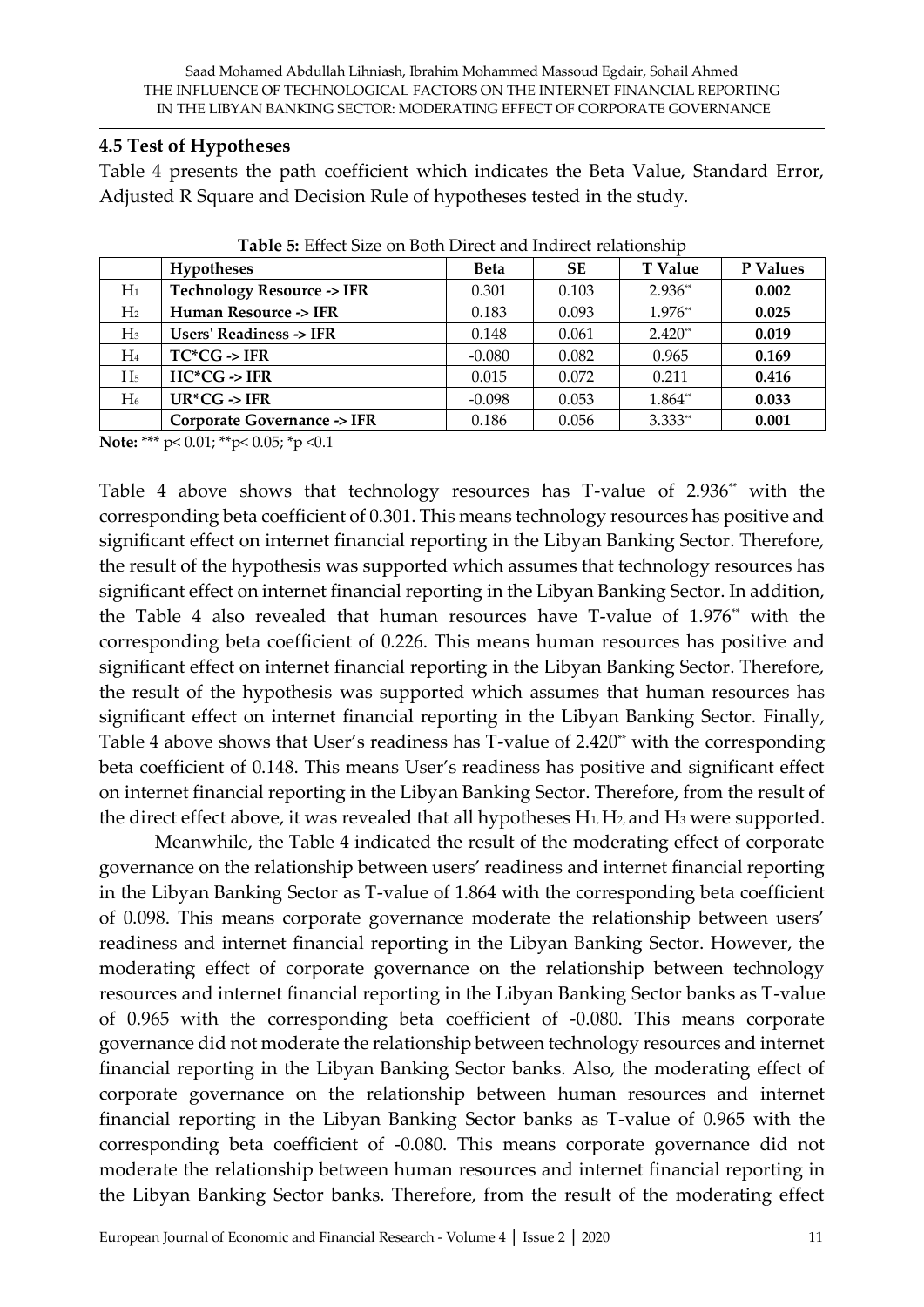above, it was revealed that the hypothesis  $H_6$  was supported, whereas the hypotheses  $H_4$ and H5 were rejected.

# **4.6 Effect Size**

It is important to assess the effect size for the relationships between technology resources, technology resources, users' readiness and corporate governance on internet financial reporting in the Libyan Banking Sector. The result is presented in Table 5.

| <b>Constructs</b>            | <b>Effect Size</b><br>(f <sup>2</sup> ) | <b>Predictive Relevance</b><br>(Q <sup>2</sup> ) | Decision |
|------------------------------|-----------------------------------------|--------------------------------------------------|----------|
| Corporate Governance (CG)    | 0.09                                    |                                                  | Small    |
| Human Resources (HR)         | 0.03                                    |                                                  | Small    |
| Technology Resources (TR)    | 0.09                                    |                                                  | Small    |
| Users Readiness (UR)         | 0.02                                    |                                                  |          |
| Internet Financial Reporting |                                         | .257                                             |          |

**Table 5:** Effect Size on Direct and Indirect Relationship

**Source:** Field Survey, 2019.

Table 5 shows the effect size computed as the increase in *R*-squared of the latent variable to which the path is connected, relative to the latent variable's proportion of unexplained variance (Chin, 1998). R-square change is the change in  $\mathbb{R}^2$  when a causal factor is removed from the model. The f-square coefficient is constructed according to Cohen, (1988) and Ringle, and Henseler (2007) as (R2original – R2omitted) **/** (1-R2original). Effect size of each constructs is technology resources (0.09); human resources (0.03); users' readiness (0.01) and corporate governance (0.09). The rule of thumb according to Cohen (1988) is that values of 0.02, 0.15 and 0.35 are said to be weak, effects respectively. Therefore, looking at the  $f<sup>2</sup>$  as shown in the table 5 above, technology resources; human resources; users' readiness and corporate governance have small effect on internet financial reporting in the Libyan Banking Sector banks. Finally, the result of the predictive relevance indicated 0.257. This indicates that the model of this study has a good predictive relevance.

# **5. Conclusions and Recommendations**

This current study dealt with the empirical studies on the understanding of internet financial reporting and their factors with the moderating effect of corporate governance in the Libyan Banking Sectors. The importance of understanding corporate governance factor added to the proposed model on the internet financial reporting. 212 data were collected from the target respondents through questionnaires survey. Furthermore, the data were analyzed via partial least square-structural equation modelling. The result of the study revealed that four out of the six hypotheses have significant effect on internet financial reporting. It was indicated that technology factor in terms of human and technology resources, and users' readiness directly influence the internet financial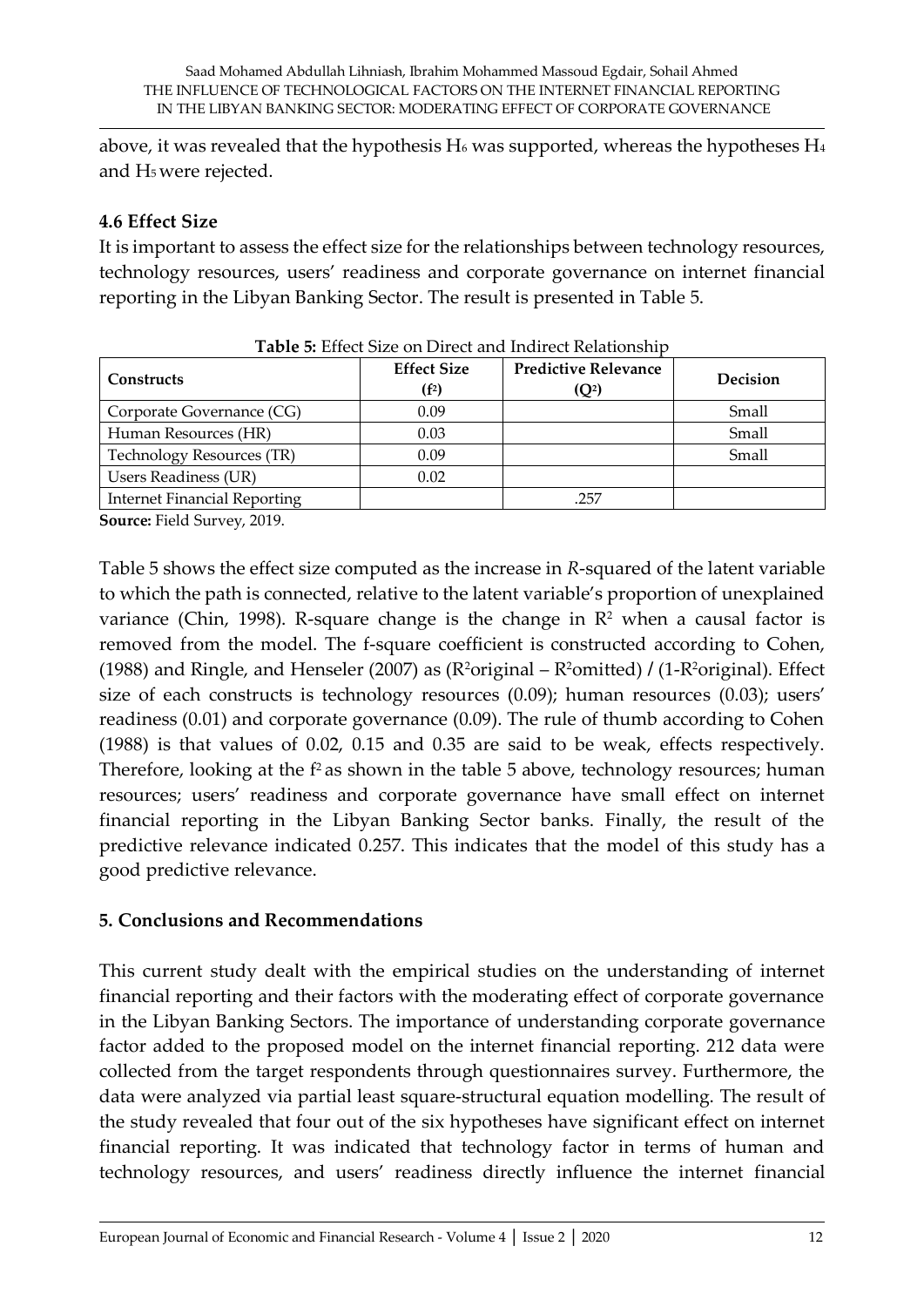reporting in the Libyan financial sectors. In addition, the results of our survey indicate continued progress in the area of corporate reporting over the Internet. Almost all the companies considered in this study have a section within their Website, which is used to present financial information of some type. Companies are taking advantage of emerging technologies in order to reach investors in a more efficient, cost effective manner.

The study recommends for the future researcher to use the sample of the entire companies in the Libyan stock exchange in order to analyses critical factors that affect the internet financial reporting for the generalization of the study. The current study is considered as one of the initial research papers in the area of internet financial reporting and thus it provides some contributions. It is hope that the research findings will spark future studies related to IFR research. As mentioned earlier, there is a need to further improve financial reporting disclosure and standardization must be made to have specific rules that can minimize some IFR issues. Also, the future research is expected to be able to use the research observation period that is longer in order to provide an overview of the condition that will be most appropriate. Meanwhile, some of the implication is that the required expertise from the company need to keep information updated to be of use and the concern over security of information. Finally, security problems are the disadvantages of placing financial information on the internet.

#### **References**

- Alali, F., & Romero, S. (2012). The use of the Internet for corporate reporting in the Mercosur (Southern common market): The Argentina case. *Advances in Accounting, 28*(1), 157-167.
- Al-Htaybat, K. (2011). Corporate Online Reporting in 2010: A Case Study in Jordan, Journal of Financial Reporting & Accounting, 9(1), 5-26.
- Ali Khan, M. N. A., Bajaher, M. S. A., & Ismail, N. A. (2017). Internet Financial Reporting by Saudi Listed Companies. Journal of Muamalat and Islamic Finance Research, 4(1), 105-128.
- Ali, A., Chen, T. Y., & Radhakrishnan, S. (2007). Corporate disclosures by family firms. Journal of Accounting and Economics, 44(1-2), 238-286.
- Ali, M. N. A., Khan, I. N. A., Mardani, A., Zavadskas, E. K., & Kaklauskas, A. (2017). Empirical research of users' opinions on selected aspects in internet financial reporting. *Economics and Management*.
- Al-Motrafi, K. A. (2013). Internet financial reporting in Saudi Arabia, PhD thesis, Aston University, Birmingham.
- Al-Shammari, B. (2013). Determinants of internet financial reporting by listed companies on the Kuwait Stock Exchange, Journal of International Business and Economics, 7 (1), 162-178.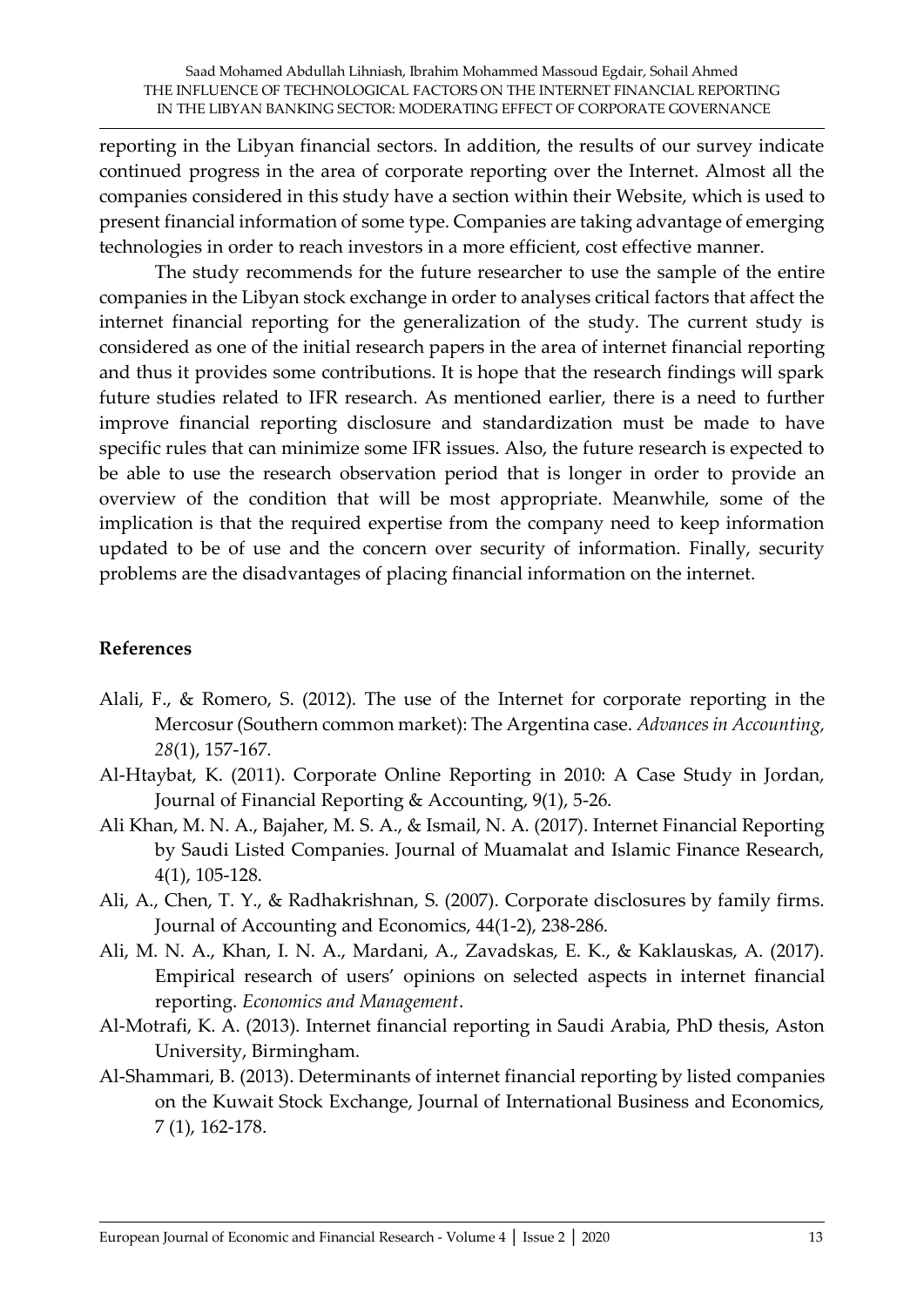- Andrikopoulos, A. (2007). Financial reporting practices on the internet: the case of companies listed in the Cyprus Stock Exchange. Working paper, University of the Aegean, Greece.
- Arafa, I. (2012). Evaluating the Impact of Institutional Logic on the Corporate Internet Reporting by Egyptian Listed Companies. Aston University.
- Ariff, A. M., Bin-Ghanem, H. O., & Hashim, H. A. (2018). Corporate ownership, internet penetration and Internet Financial reporting: evidence from the Gulf Cooperation Council countries. *AJBA*, *11*(1), 185-227.
- Chan, W. K. & Wickramasinghe, N. (2006). Using the Internet for Financial Disclosure: The Australian Experience, International Journal Electronic Finance, 2(1), 118-150.
- Chin, W. W. (1998a). Issues and opinion on structural equation modeling. MIS Quarterly, 22, 1, VII-XVI.
- Cohen, J. (1988). Statistics Power Analysis for the Behavioral Sciences, (2nd ed). New Jersey: Lawrence Erlbaum Associates.
- Core, J. E., Hail, L. and Verdi, R. S. (2014). Mandatory disclosure quality, inside ownership, and cost of capital, European Accounting Review, Vol. 24 No.1, pp. 1- 29.
- Debreceny, R., Gray, G. L., & Rahman, A. (2003). The determinants of Internet financial reporting. *Journal of accounting and public policy, 21*(4), 371-394.
- Dolinsek, T., Tominc, P., & Lutar Skerbinjek, A. (2014). *The determinants of internet financial reporting in Slovenia. Online Information Review, 38(7), 842–860.*
- FASB. (2000). Business Reporting Research Project: Electronic Distribution of Business Reporting Information, Steering Committee Report Series, Financial Accounting Standards Board.
- Gallego Alvarez, I., María García Sánchez, I., & Rodríguez Domínguez, L. (2008). Voluntary and compulsory information disclosed online: The effect of industry concentration and other explanatory factors. *Online Information Review, 32*(5), 596- 622.
- Ghasemi, M., et al. (2011). The Impact of Information Technology (IT) on Modern Accounting Systems. Procedia Social and Behavioral Sciences, 28, 112-116.
- Hair, J. F., Hult, G. T. M., Ringle, C. M., & Sarstedt, M. (2014). A primer on partial least squares structural equation modeling (PLS-SEM) (1st ed.). Los Angeles: Sage.
- Haniffa, M. H. & Ab. Rashid, H. (2004). The Determinants of Voluntary Disclosures in Malaysia: The Case of Internet Financial Reporting, Paper presented at International Business Management Conference 2004, Kuantan, Pahang, December 6-7.
- Hunton, J. E., Libby, R. and Mazza, C. L. (2006), Financial reporting transparency and earnings management, The Accounting Review, Vol. 81 No.1, pp. 135-157.
- Jones, M. J., & Xiao, J. Z. (2004). *Financial reporting on the Internet by 2010: a consensus view.* Paper presented at the Accounting Forum.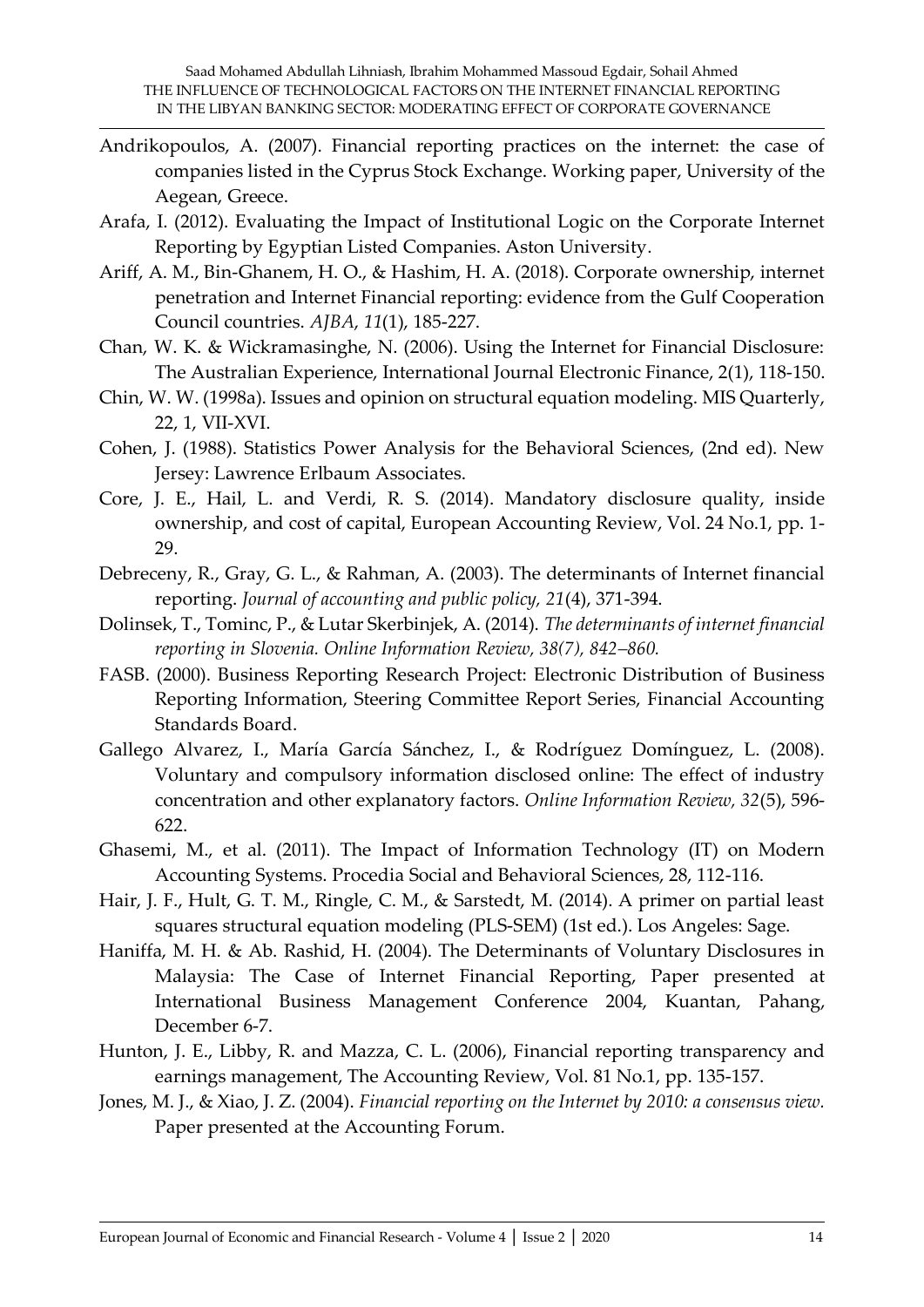- Khan, M. N. A. A. (2016). The Practice of Internet Financial Reporting in Malaysia: Users' Perceptions. In *Regional Conference on Science, Technology and Social Sciences (RCSTSS 2014)* (pp. 687-699). Springer, Singapore.
- Khan, M. N. A. A., & Ismail, N. A. (2017). Internet Financial Reporting by Malaysian Preparers. *Terengganu International Finance and Economics Journal (TIFEJ)*, *2*(2), 15- 27.
- Khan, M., & Ismail, N. (2012). A Review of E-Financial Reporting Research. Journal of Internet and E-Business Studies, 1–16.
- Lihniash, S., Egdair, I., & Ahmed, S. (2019). The Proposed Conceptual Framework to Understand the Effect of the Technology Organization Environment (TOE) Model on Internet Financial Reporting (IFR) in Libyan Banking Sectors. *Open Journal of Business and Management*, *7*(2), 339-347.
- Marlim, E., & Panggabean, R. R. (2018). Factors Affecting the Internet Financial Reporting (IFR) at Manufacturing Industry in Indonesia. In *The International Conference on Accounting and Management Science*.
- Marston, C. & Polei, A. (2004). Corporate Reporting on the Internet by German Companies, International Journal of Accounting Information System, 5, 285-311.
- Ming, J. and Ming, X. (2014). Disclosure level and cost of equity capital of IPO firms: evidence from Singapore, Journal of Accounting Research, pp. 1-20.
- Misrshekary, S. & Saudagaran, S. M. (2005). Perceptions and Characteristics of Financial Statements Users in Developing Countries: Evidence from Iran, Journal of International Accounting, Auditing and Taxation, 14, 33-54.
- Moghadam, H. M., Akhavansaffar, M., Bakhshaei, Z., & MirHosseini, S. Y. (2013). Effect of investment in information technology system on providing desired services of accounting information system. Elixir International Journal, 55A, 13268-13273.
- Mohd Isa, R. (2006). Graphical Information in Corporate Annual Report: A Survey of Users and Preparers Perception, Journal of Financial Reporting & Accounting, 4(1), 39- 60.
- Momany, M. T. & Al-Shorman, S. A. (2006). Web-Based Voluntary Financial Reporting of Jordanian Companies. International Review of Business Research Papers, 2(2), 127-139.
- Ojah, K., & Mokoaleli-Mokoteli, T. (2012). Internet financing reporting, infrastructures and corporate governance: An international analysis. Development Finance, 2(2), 69-83.
- Poon, P. L., Li, D., & Yu, Y. T. (2003). Internet financial reporting. Information Systems Control Journal, 1(1-3).
- Rahadi, F., & Rahmi, F. (2019). The Effect of Internet Financial Reporting and Voluntary Disclosure on Trading Volume Activity. In *1st Aceh Global Conference (AGC 2018)*. Atlantis Press.
- Sanad, Z. R., Al-Sartawi, A. and Musleh, M. (2016). Investigating the Relationship between Corporate Governance and Internet Financial Reporting (IFR): Evidence from Bahrain Bourse. Jordan Journal of Business Administration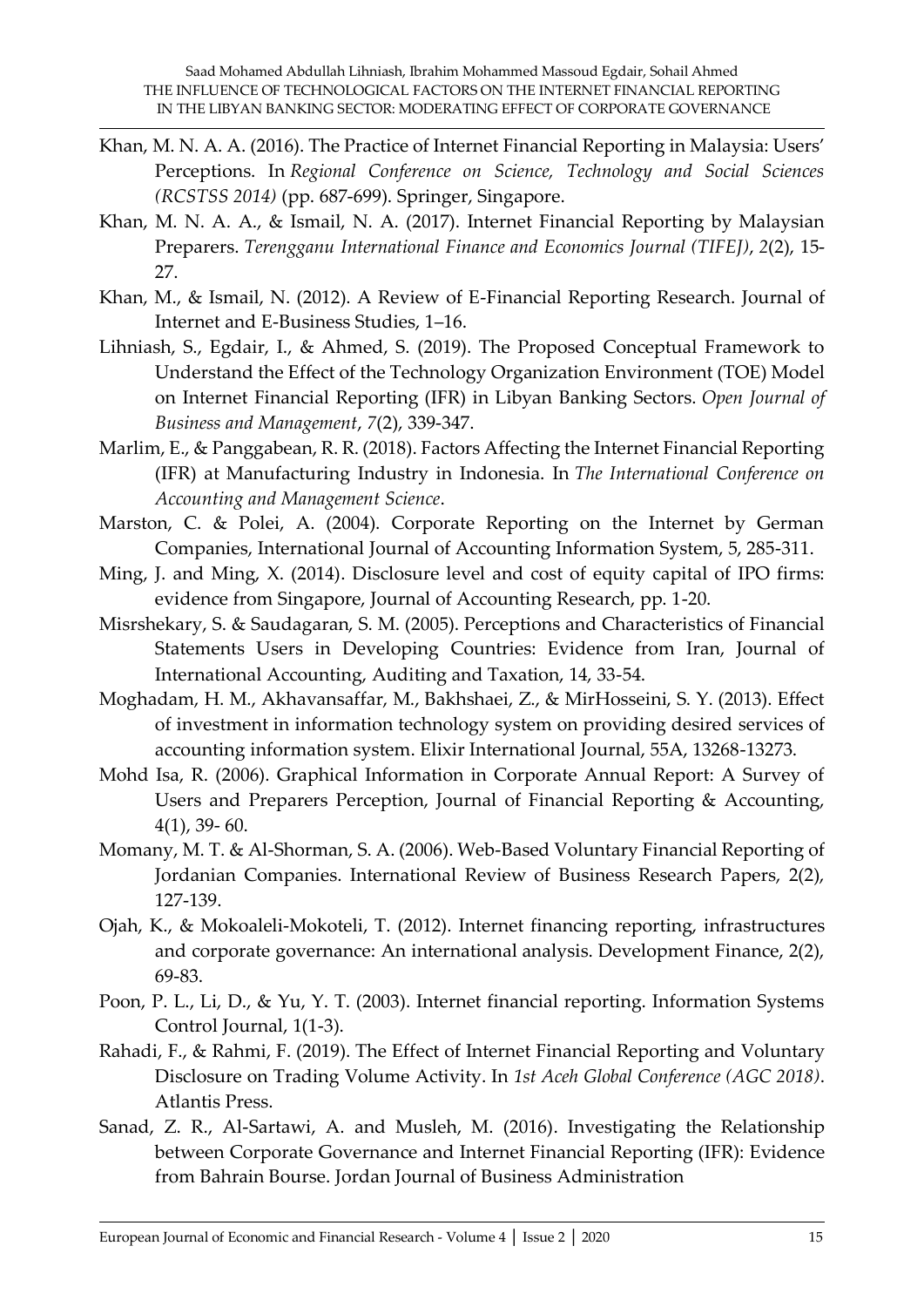- Sekaran, U. and Bougie, R. (2013). Research methods for business. A skill building approach (5th ed.). UK: John Willey.
- Shiri, M., Salehi, M., & Bigmoradi, N. (2013). Internet financial reporting: Case of Iran. Journal of Distribution Science, 11(3), 49-62.
- Stoel, D., Havelka, D., & Merhout, J. W. (2012). An analysis of attributes that impact information technology audit quality: a study of IT and financial audit practitioners. International Journal of Accounting Information System, 13(1), 60- 79. 79.
- Tabachnick, B. G. & Fidel, L. S. (2007). Using multivariate statistics (5th ed.). Boston: Pearson Education Inc.
- Twati, J. M. (2014) The Influence of Societal Culture on the Adoption of Information Systems: The Case of Libya. Communications of the IIMA, 8, 1-12.
- Valentinetti, D., & Rea, M. A. (2012). IFRS taxonomy and financial reporting practices: The case of Italian listed companies. International Journal of Accounting Information System, 13(2), 163-180.
- Wati, Y. (2019). Internet Financial Reporting, Financial Development, and the Cost of Equity Capital: Evidence from Indonesia. In *1st International Conference on Applied Economics and Social Science (ICAESS 2019)*. Atlantis Press.
- Zikmund, W. G., Babin, B. J., Carr, J. C., & Griffin, M. (2013). Business research methods (9th ed.). Mason: South-Western Cengage Learning.